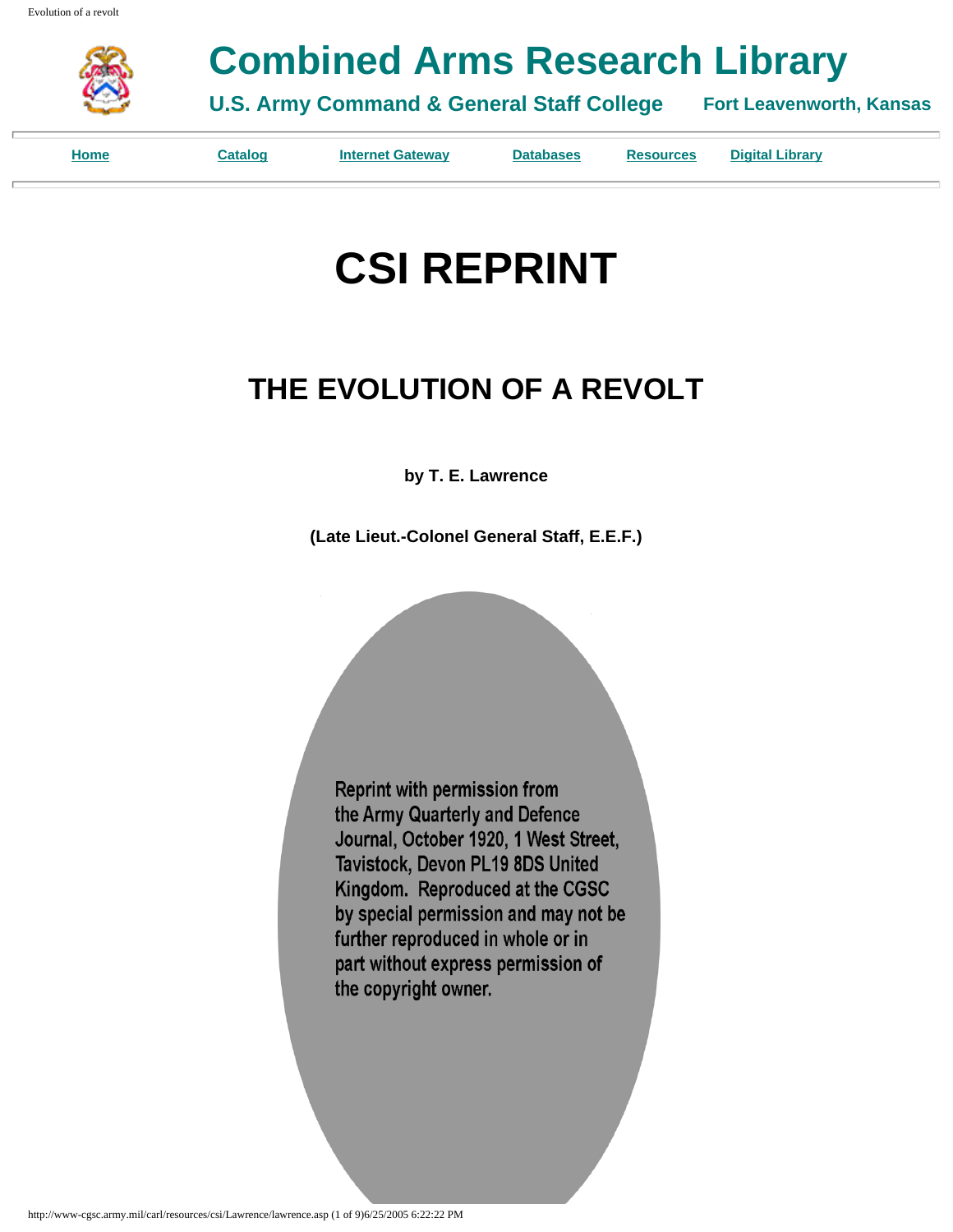



### **BY T. E. LAWRENCE (LATE LIEUT.-COLONEL GENERAL STAFF, E.E.F.)**

The Arab Revolt began in June, 1916, with an Arab offensive, a surprise attack by the half-armed and inexperienced tribesmen upon the Turkish garrisons in Medina and about Mecca. They had no success, and after a few days' effort they withdrew out of range of the fort artillery, and began a blockade. This method forced the early surrender of Mecca, whose road communications were too long and rough to be held by the Turks. Medina, however, was linked by railway to the Turkish main Army in Syria, and, thanks to their superior numbers and equipment, the Turks were able in a week's fighting to restore the line and reinforce the temporarily-besieged garrison there. The Arab forces which had attacked it fell back gradually as the Turks became more offensive, and at last moved fifty miles south-west into the hills, and there took up a position across the main road to Mecca.

At this point the campaign stood still for many weeks, while both sides breathed, and the Turks prepared to take the initiative, by sending an expeditionary force to Mecca, to crush the revolt where it had started. They moved an army corps to Median by rail, and strengthened it beyond establishment with guns, cars, aeroplanes, machine guns, and quantities of horse, mule and camel transport. Then they began to advance down the main western road from Medina to Mecca. The total distance was about two hundred and fifty miles. The first fifty miles were easy: then came a belt of hills twenty miles wide, in which were Feisal's tribesmen standing on the defensive: after the hills was a level stretch, for seventy miles along the coastal plain to Rabegh, rather more than half-way. Rabegh is a little port on the Red Sea, with good anchorage for ships. In it was Sherif Ali, Feisal's eldest brother, with more tribal forces, and the beginnings of an Arab Regular Army, recruited from officers and men of Arab Blood, who had served in the Turkish Army, and were now willing to fight against their old masters for their national freedom.

Our military advisers had told us that Rabegh was the key of Mecca, since no hostile force could pass along the main road without occupying it and watering at its wells under the palm trees. Its defence was therefore of the main importance. The Navy could cooperate effectively from the harbour, and the circle of the palm-groves must be laid out as an entrenched position, and held by regular troops. They thought that Beduin tribesmen would never be of any value in a fixed position, and that therefore an Arab regular force must be formed and trained as soon as possible to undertake this duty. If the Turks advanced before the new force was ready, the British would have to lend a brigade, of British or Allied troops, to save the Sherif in his extremity, by maintaining this stop-block.

A personal reconnaissance of the Arab positions, here and in the hills where Feisal was, caused me to modify the views of the experts slightly. Feisal had some thousands of men, all armed with rifles, rather casual, distrustful fellows, but very active and cheerful. They were posted in hills and defiles of such natural strength that it seemed to me very improbable that the Turks could force them, just by their superior numbers: for in some ways it is easier to defend a range of hills against nine or ten thousand men than against nine or ten. Accordingly, I reported that the tribesmen (if strengthened by light machine guns, and regular officers as advisers) should be able to hold up the Turks indefinitely, while the Arab regular force was being created. As was almost inevitable in view of the general course of military thinking since Napoleon, we all looked only to the regulars to win the war. We were obsessed by the dictum of Foch that the ethic of modern war is to seek for the enemy's army, his centre of power, and destroy it in battle. Irregulars would not attack positions and so they seemed to us incapable of forcing a decision.

While we were training the regulars (of course not sending officer or light machine guns to Feisal in the hills meanwhile), the Turks suddenly put my appreciation to the test by beginning their advance on Mecca. They broke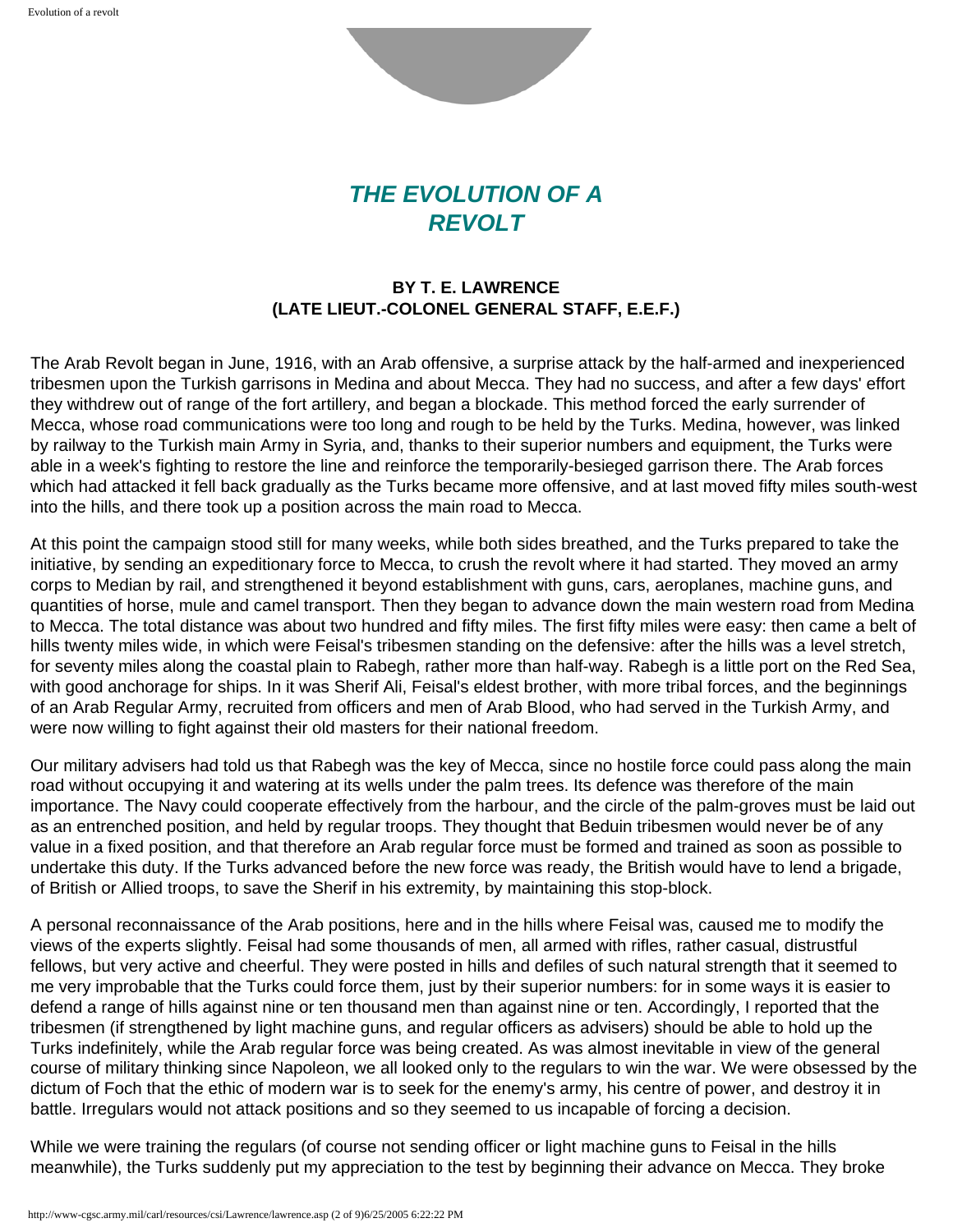through my "impregnable" hills in twenty-four hours, and came forward from them towards Rabegh slowly. So they proved to us the second theorem of irregular war - namely, that irregular troops are as unable to defend a point or line as they are to attack it.

This lesson was received by us quite without gratitude, for the Turkish success put us in a critical position. The Rabegh force was not capable of repelling the attack of a single battalion, much less of a corps. It was nearly impossible to send down British troops from Egypt at the moment: nor do I think that a single British brigade would have been capable of holding all the Rabegh position: nor was the Rabegh position indispensable to the Turks: nor would a single Arab have remained with the Sherif if he introduced British troops into the Hejaz.

In the emergency it occurred to me that perhaps the virtue of irregulars lay in depth, not in face, and that it had been the threat of attack by them upon the Turkish northern flank which had made the enemy hesitate for so long. The actual Turkish flank ran from their front line to Medina, a distance of some fifty miles: but, if we moved towards the Hejaz railway behind Medina, we might stretch our threat (and, accordingly, their flank) as far, potentially, as Damascus, eight hundred miles away to the north. Such a move would force the Turks to the defensive, and we might regain the initiative. Anyhow, it seemed our only chance, and so, in January, 1917, we took all Feisal's tribesmen, turned our backs on Mecca, Rabegh and the Turks, and marched away north two hundred miles to Wejh, thanks to the help of the British Red Sea Fleet, which fed and watered us along the coast, and gave us gun-power and a landing party at our objective.

This eccentric movement acted like a charm. Clausewitz had said that rearguards modulate the enemy's action like a pendulum, not by what they do, but tby their mere existence. We did nothing concrete, but our march recalled the Turks (who were almost into Rabegh) all the way back to Medina, and there they halved their force. One half took up the entrenched position about the city, which they held until after the Armistice. The other half was distributed along the railway to defend it against our threat. For the rest of the war the Turks stood on the defensive against us, and we won advantage over advantage till, when peace came, we had taken thirty-five thousand prisoners, killed and wounded and worn out about as many, and occupied a hundred thousand square miles of the enemy's territory, at little loss to ourselves.

However, we were not then aware that Wejh was our turning point. We thought we had come to it to cut the railway, and I was at once sent up country to do this, as a means to take Medina, the Turkish headquarters and main garrison. On the way up I fell ill, and spent ten days on my back in a tent, without anything to do except to think about war, and analyse our hitherto empirical practice for its real import.

However, the books gave me the aim in war quite pat, "the destruction of the organized forces of the enemy" by "the one process battle." Victory could only be purchased by blood. This was a hard saying for us, as the Arabs had no organized forces, and so a Turkish Foch would have no aim: and the Arabs would not endure casualties, so that an Arab Clausewitz could not buy his victory. These wise men must be talking metaphors, for we were indubitably winning our war ... and as I thought about it, it dawned on me that we had won the Hejaz war. We were in occupation of 99 per cent. of the Hejaz. The Turks were welcome to the other fraction till peace or doomsday showed them the futility of clinging to our window pane. This part of the war was over, so why bother about Medina? It was no base for us, like Rabegh, no threat to the Turks, like Wejh: just a blind alley for both. The Turks sat in it on the defensive, immobile, eating for food the transport animals which were to have moved them to Mecca, but for which there was no pasture in their now restricted lines. They were harmless sitting there; if we took them prisoner, they would cost us food and guards in Egypt: if we drove them out northward into Syria, they would join the main Army blocking us in Sing On all counts they were best where they were, and they valued Medina and wanted to keep it. Let them!

I was unfortunately as much in charge of the campaign as I pleased, and had had no training in command to fit me for such a work. In military theory I was tolerably read, for curiosity in Oxford years before had taken me past Napoleon to Clausewitz and his school, to Caemmerer and Moltke, Goltz and the recent Frenchmen. These had seemed very partial books, and after a look at Jomini and Willisen I had found broader principles in the eighteenth century, in Saxe, Guibert and their followers. However, Clausewitz was intellectually so much the master of them all that unwillingly I had come to believe in him. Tactically the only campaigns I had studied step by step were the ancient affairs of Hannibal and Belisarius, Mohammed and the Crusades! My interests were only in pure theory and I looked everywhere for the metaphysical side, the philosophy of war, about which I thought a little for some years. Now I was compelled suddenly to action, to find an immediate equation between my book-reading and our present movements.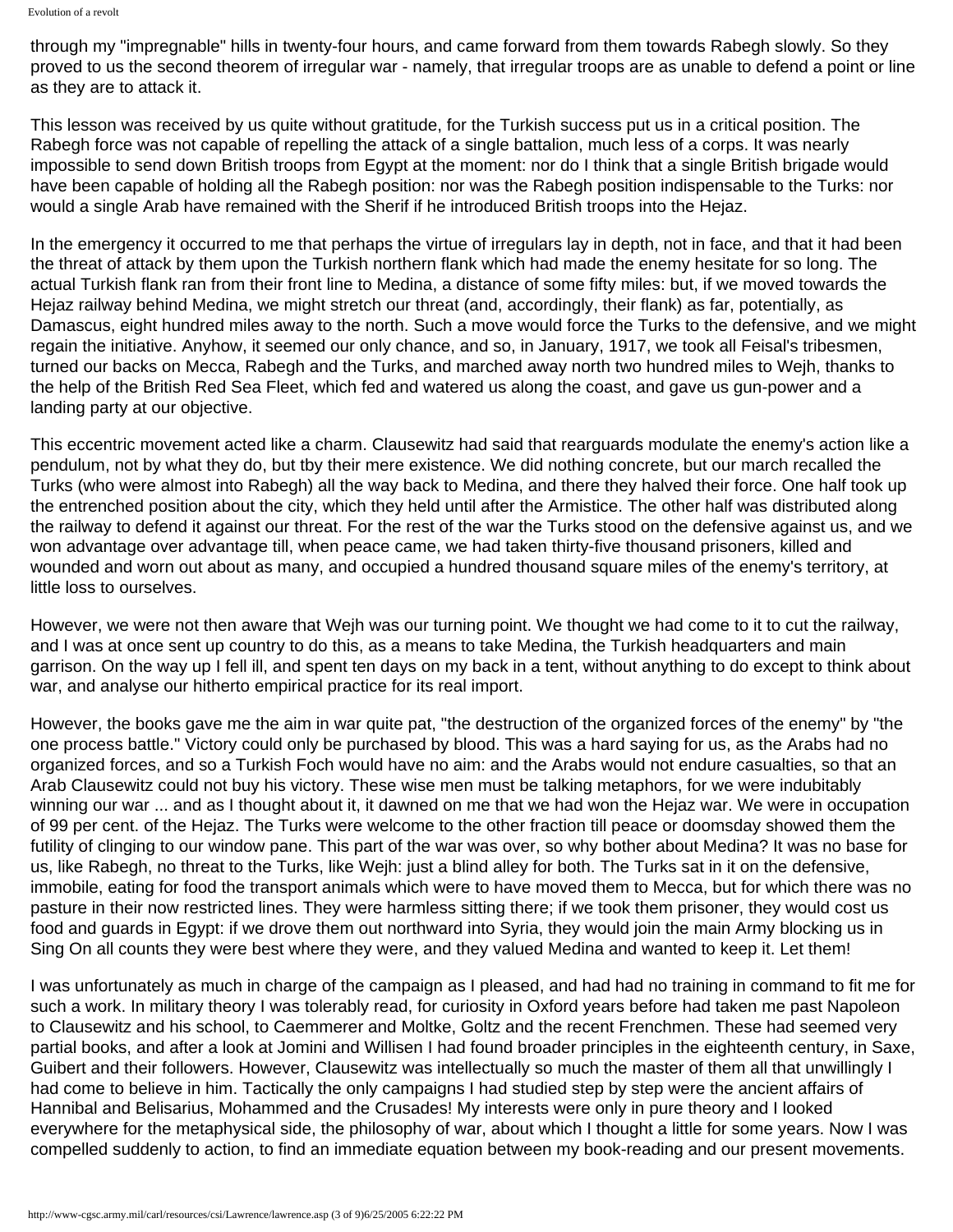Evolution of a revolt

This seemed unlike the ritual of war of which Foch had been priest, and so I began to hope that there was a difference of kind between us and him. He called his modern war "absolute." In it two nations professing incompatible philosophies out to try them in the light of force. A struggle of two immaterial principles could only end when the supporters of one had no more means of resistance. An opinion can be argued with: a conviction is best shot. The logical end of a war of creeds is the final destruction of one, and Salammbo the classical textbook-instance. These were the lines of the struggle between France and Germany, but not, I thought, between Germany and England, for all efforts to make our men hate the enemy just made them hate war, and later on by the Armistice we made the Great War fall short of the Foch ideal. To me it seemed only a variety of war: and I could then see other sorts, as Clausewitz had numbered them, personal wars for dynastic reasons, expulsive wars for party reasons, commercial wars for trading reasons.

Then I thought of the Arab aim, and saw that it was geographical, to occupy all Arabic-speaking lands in Asia. In the doing of it we might kill Turks: we disliked them very much. Yet "killing Turks"' would never be an excuse or aim. If they would go quietly, our war would end. If not, we would try to drive them out: in the last resort we would be compelled to the desperate course of blood, on the maxim of "murder" war, but as cheaply as possible for ourselves, since the Arabs were fighting for freedom, a pleasure only to be tasted by a man alive.

My own personal duty was command, and I began to unravel command and analyse it, both from the point of view of strategy, the aim in war, the synoptic regard which sees everything by the standard of the whole, and from the point of view called tactics, the means towards the strategic end, the steps of its staircase. In each I found the same elements, one algebraical, one biological, a third psychologicaL The first seemed a pure science, subject to the laws of mathematics, without humanity. It dealt with known invariables, fixed conditions, space and time, inorganic things like hills and climates and railways, with mankind in type-masses too great for individual variety, with all artificial aids, and the "tensions given our faculties by mechanical invention. It was essentially formulable.

In the Arab case the algebraic factor would take first account of the area we wished to conquer, and I began idly to calculate how many square miles ... perhaps a hundred and forty thousand ... and how would the Turks defend all that ... no doubt by a trench line across the bottom, if we were an army attacking with banners displayed ... but suppose we were an influence (as we might be), an idea, a thing invulnerable, intangible, without front or back, drifting about like a gas? Armies were like plants, immobile as a whole, firm-rooted, nourished through long stems to the head. We might be a vapour, blowing where we listed. Our kingdoms lay in each man's mind, and as we wanted nothing material to live on, so perhaps we offered nothing material to the killing It seemed a regular soldier might be helpless without a target. He would own the ground he sat on, and what he could poke his rifle at.

Then I estimated how many posts they would need to contain this attack in depth, sedition putting up her head in every unoccupied one of these hundred thousand square miles. I knew the Turkish Army inside and out, and allowing for its recent extension of faculty by guns and aeroplanes and armoured trains, still it seemed it would have need of a fortified post every four square miles, and a post could not be less than twenty men. The Turks would need six hundred thousand men to meet the combined ill wills of all the local Arab people. They had one hundred thousand men available. It seemed the assets in this part of command were ours, and climate, railways, deserts, technical weapons could also be attached to, our interests, ff we realized our raw materials and were apt with them. The Turk was stupid and would believe that rebellion was absolute, like war, and deal with it on the analogy of absolute warfare. Analogy is fudge, anyhow, and to make war upon rebellion is messy and slow, like eating soup with a knife.

So much for the mathematical element, which I annoyed the others by calling hecastics. The second factor was biological, the breaking-point, life and death, or better, wear and tear. Bionomics seemed a good name for it. The warphilosophers had properly made it an art, and had elevated one item in it, "effusion of blood," to the height of a principle. It became humanity in battle, an art touching every side of our corporal being, and very war. There was a line of variability (man) running through all its estimates. Its components were sensitive and illogical, and generals guarded themselves by the device of a reserve, the significant medium of their art. Goltz had said that when you know the enemy's strength, and he is fully deployed, then you know enough to dispense with a reserve. But this is never. There is always the possibility of accident, of some flaw in materials, present in the general's mind: and the reserve is unconsciously held to meet it. There is a "felt" element in troops, not expressible in figures, guessed at by the equivalent of, SóEa in Plato, and the greatest commander is he whose intuitions most nearly happen. Nine-tenths of tactics are certain, and taught in books: but the irrational tenth is like the kingfisher flashing across the pool, and that is the test of generals. It can only be ensured by instinct, sharpened by thought practising the stroke so often that at the crisis it is as natural as a reflex.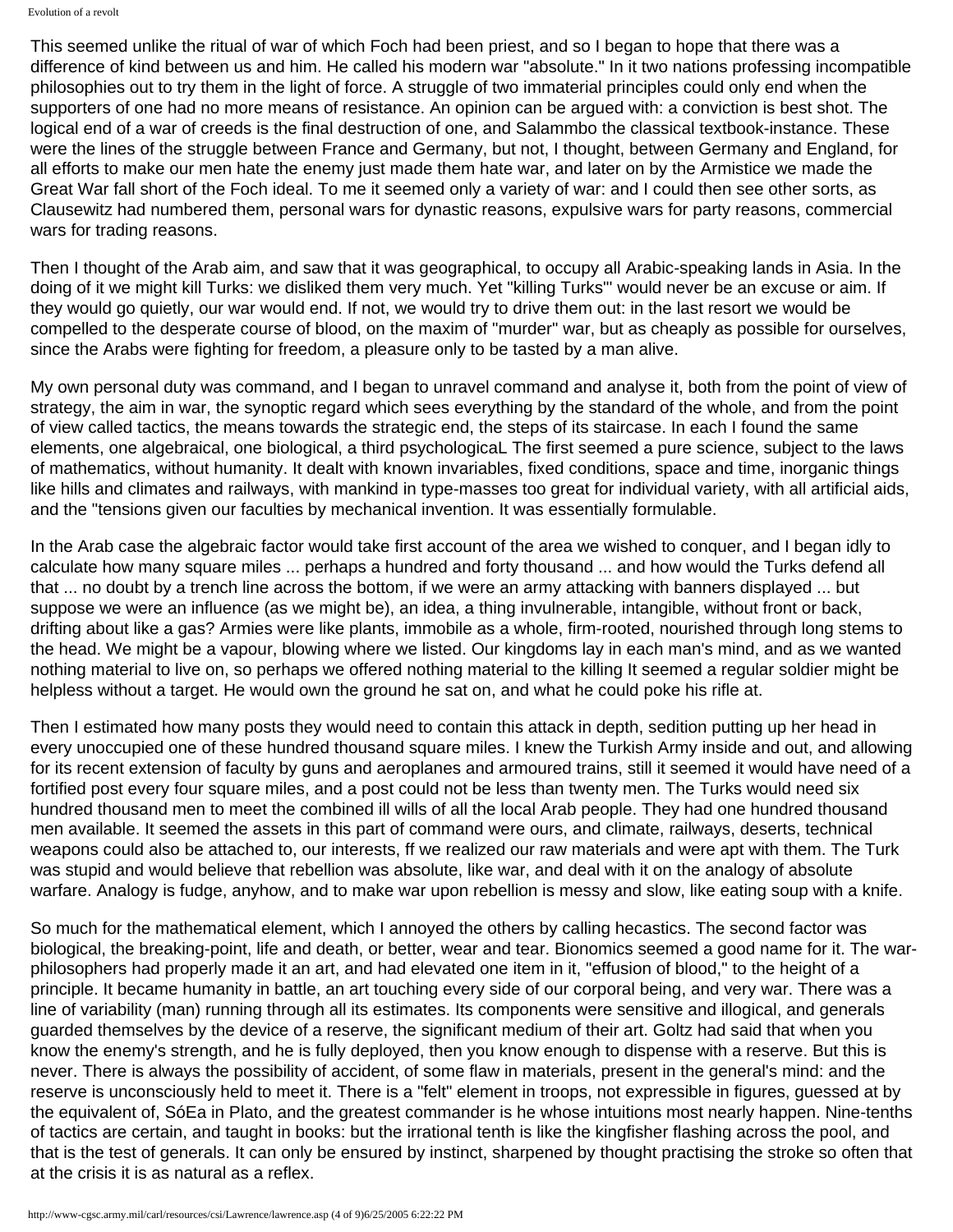Yet to limit the art to humanity seemed to me an undue narrowing down. It must apply to materials as much as to organisms. In the Turkish Army materials scarce and precious, men more plentiful than equipment. Consequently our cue should be to destroy not the Army but the materials. The death of a Turkish bridge or rail, machine or gun, or high explosive was more profitable to us than the death of a Turk. The Arab Army just now was equally chary of men and materials: of men because they being irregulars were not units, but individuals, and an individual casualty is like a pebble dropped in water: each may make only a brief hole, but rings of sorrow widen out from them. We could not afford casualties. Materials were easier to deal with and put straight. It was our obvious duty to make ourselves superior in some one branch, gun-cotton or machine guns, or whatever could be made most decisive. Foch had laid down the maxim, applying it to men, of being supenor at the critical point and moment of attack. We might apply it to materials, and be superior in equipment in one dominant moment or respect.

For both men and things we might try to give Foch's doctrine a negative twisted side, for cheapness' sake, and be weaker than the enemy everywhere except in one point or matter. Most wars are wars of contact, both forces striving to keep in touch to avoid tactical suprise. Our war should be a war of detachment: we were to contain the enemy by the silent threat of a vast unknown desert, not disclosing ourselves til the moment of attack. This attack need be only nominal, directed not against his men, but against his materials: so it should not seek for his main strength or his weaknesses, but for us most accessible material. In railway cutting this would be usually an empty stretch of rail. That was a tactical success. We might turn the average into a rule (not a law-war is antinomian, said Colin), and at length we developed an unconscious habit of never engaging the enemy at all. This chimed with the numerical plea of never giving, the enemy's soldier a target. Many Turks on our front had no chance all the war to fire a shot at us, and correspondingly we were never on the defensive, except by rare accident. The corollary of such a rule was perfect "intelligence," so that we could plan in complete certainty. The chief agent had tobe the general's head (de Feuquiere said this first), and his knowledge had to be faultless, leaving no room for chance.We took more pains in this service than any other staff I saw.

The third factor in command seemed to be the psychological, that science (Xenophon called it diathetic) of which our propaganda is a stained and ignoble part. Some of it concerns the crowd, the adjustment of spirit to the point where it becomes fit to exploit in action, the prearrangement of a changing opinion to a certain end. Some of it deals with individuals, and then it becomes a rare art of human kindness, transcending, by purposeful emotion, the gradual logical sequence of our minds. It considers the capacity for mood of our men, their complexities and mutability, and the cultivation of what in them profits the intention. We had to arrange their minds in order of battlw, just as carefully and as formally as other officers arranged their bodies: and not only our own men's minds, though them first: the minds of the enemy, so far as we could reach them: and thirdly, the mind of the nation supporting us behind the firingline, and the mind of the hostile nation waiting the verdict, and the neutrals looking on.

It was the ethical in war, and the process on which we mainly depended for victory on the Arab front. The printing press is the greatest weapon in the armoury of the modern commander, and we, being amateures in the art of command, began our war in the atmosphere of the twentieth century, and thought of our weapons without prejudice, not distinguishing one from another socially. The regular officer has the tradition of forty generations of serving soldiers behind him, and to him the old weapons are the most honoured. We had seldom to concern ourselves with what our men did, but much with what they thought, and to us the diathetic was more than half command. In Europe it was set a little aside and entrusted to men outside the General Staff. In Asia we were so weak physically that we could not let the metaphysical weapon rust unused. We had won a province when we had taught the civilians in it to die for our ideal of freedom: the presence or absence of the enemy was a secondary matter.

These reasonings showed me that the idea of assaulting Medina, or even of starving it quickly into surrender was not in accord with our best strategy. We wanted the enemy to stay in Medina, and in every other harmless place, in the largest numbers. The factor of food would eventually confine him to the railways, but he was welcome to the Hejaz railway, and the Trans-Jordan railway, and the Palestine and Damascus and Aleppo railways for the duration of the war, so long as he gave us the other nine hundred and ninety-nine thousandths of the Arab world. If he showed a disposition to evacuate too soon, as a step to concentrating in the small area which his numbers could dominate effectively, then we would have to try and restore his confidence, not harshly, but by reducing our enterprises against him. Our ideal was to keep his railway just working, but only just, with the maximum of loss and discomfort to him.

Accordingly, I put in a few damages to the line, enough to annoy the enemy without making him fear its final destruction, and then rode back to Wejh, to explain to my chiefs that the Arab war was geographical, and the Turkish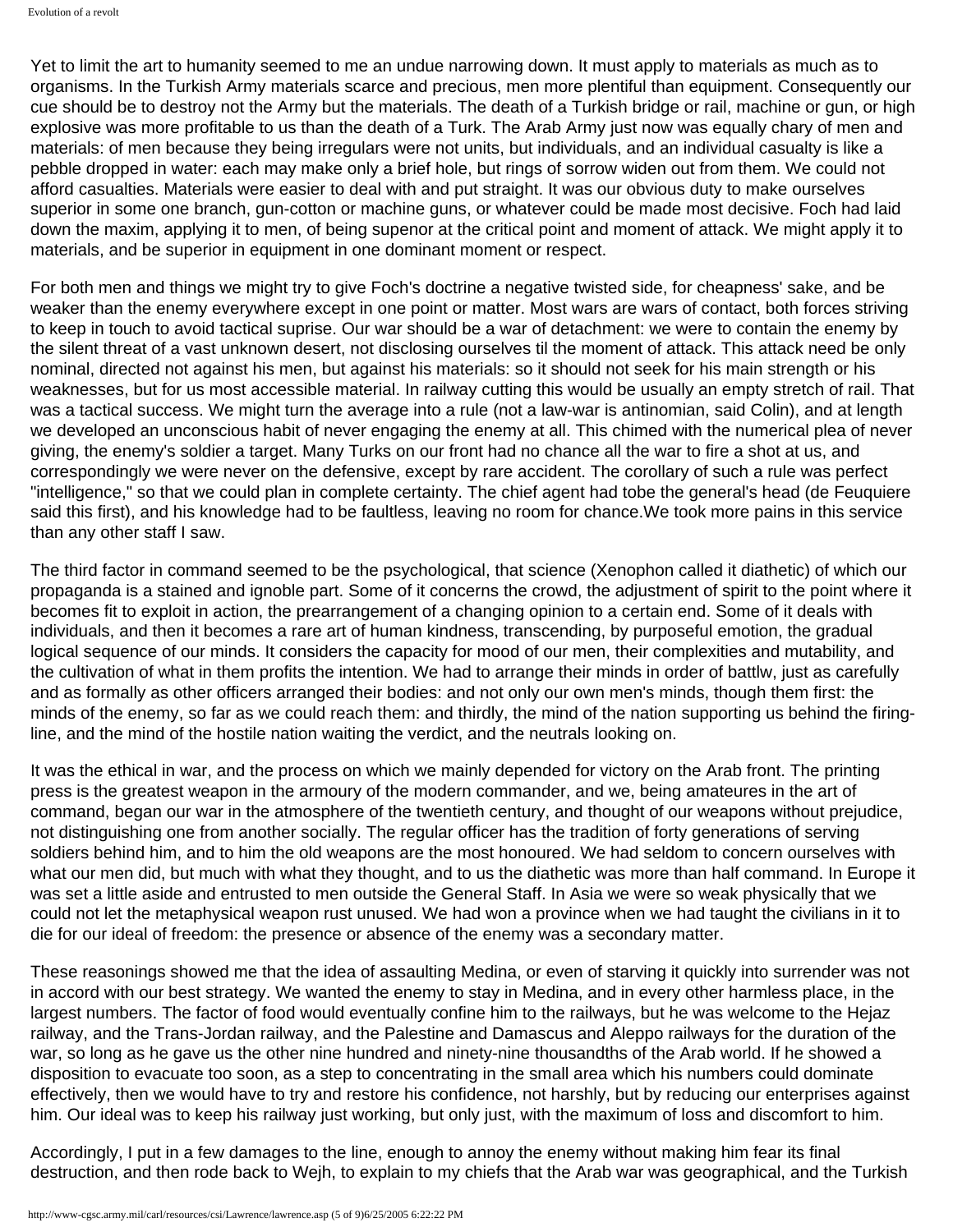Army for us an accident, not a target. Our aim was to seek its weakest link, and bear only on that till time made the mass of it fall. Our largest available resources were the tribesmen, men quite unused to formal warfare, whose assets were movement, endurance, individual intelligence, knowledge of the country, courage. We must impose the longest possible passive defence on the Turks (this being the most materially passive form of war) by extending our own front to its maximum. Tactically we must develop a highly mobile, highly equipped type of army, of the smallest size, and use it successively at distributed points of the Turkish line, to make the Turks reinforce their occupying posts beyond the economic minimum of twenty men. The power of this striking force of ours would not be reckoned merely by its strength. The ratio between number and area determined the character of the war, and by having five times the mobility of the Turks we could be on terms with them with one-fifth their number.

Our success was certain, to be proved by paper and pencil as, soon as the proportion of space and number had, been learned. The contest was not physical, but mineral, and so battles were a mistake. All we won in a battle was the ammunition the enemy fired off. Our victory lay not in battles, but in occupying square miles of country. Napoleon had said it was rare to find generals willing to fight battles. The curse of this war was that so few could do anything else. Napoleon had spoken in angry reaction against the excessive finesse of the eighteenth century, when men almost forgot that war gave licence to murder. We had been swinging out on his dictum for a hundred years, and it was time to go back a bit again. Battles are impositions on the side which believes itself weaker, made unavoidable either by lack of land-room, or by the need to defend a material property dearer than the lives of soldiers. We had nothing material to lose, so we were to defend nothing and shoot nothing. The precious element of our forces were the Beduin irregulars, and not the regulars whose role would only be to occupy places to which the irregulars had already given access. Our cards were and time, not hitting power, and these gave us strategical rather than tatical strength. Range is more to strategy than force. The invention of bully-beef has modified land-war more profoundly than the invention of gunpowder. My chiefs did not follow all these arguments, but gave me leave to try my hand after my own fashion. We went off first to Akaba, and took it easily. Then we took Tafileh and the Dead Sea: then Azrak and Deraa, and finally Damascus, all in successive stages worked out consciously on these sick-bed theories. The process was to set up ladders of tribes, giving us a safe and comfortable route from our sea-bases (Yenbo, Wejh or Akaba) to our advanced bases of operation. These were sometimes three hundred miles away, a long distance in lands without railways or roads, but made short for us by an assiduous cultivation of desert-power, control by camel parties of the desolate and unmapped wilderness which fills up all the centre of Arabia, from Mecca to Aleppo and Bagdad.

In character these operations were more like naval warfare than ordinary land operations, in their mobility, their ubiquity, their independence of bases and communications, their lack of ground features, of fixed directions, of fixed points. "He who commands the sea is at great liberty, and may take as much or as little of the war as he will": he who commands the desert is equally fortunate. Camel raiding-parties, as self-contained as ships, could cruise without danger along any part of the enemy's land-frontier, just out of sight of his posts along the edge of cultivation, and tap or raid into his lines where it seemed fittest or easiest or most profitable, with a sure retreat always behind them into an element which the Turks could not enter. We were fortified in our freedom of movement by an intimate knowledge of the desert-front of Syria, a country peculiarly and historically indefensible against attack from the east. I had traversed most of it on foot before the war many times, working out the movements of Saladin or Ibrahim Pasha, and, as our war-experience deepened, we became adepts at that form of geographicacal intuition, described by Bourcet as wedding unknown land to known in a mental map.

Our tactics were always tip and run, not pushes, but strokes. We never tried to maintain, or improve an advantage, but to move off and strike again somewhere else. We used the smallest force, in the quickest time, at the farthest place. If the action had continued till the enemy had changed his dispositions to resist it, we would have been breaking the spirit of our fundamental rule of denying him targets.

The necessary speed and range were attained by the extreme frugality of the desert men, and their high efficiency when mounted on their she-riding-camels. The camel is an intricate animaL and calls for skilled labour in the handling: but she yields a remarkable return. We had no system of supply: each man was self-contained and carried on the saddle from the sea base at which the raid started, six weeks' food for himself. The six-weeks' ration for ordinary men was a half-bag of flour, forty-five pounds in weight. Luxurious feeders carried some rice also for variety. Each man baked for himself, kneading his own flour into unleavened cakes, and warming it in the ashes of a fire. We carried about a pint of drinking water each, since the camels required to come to water on average every three days, and there was no advantage in our being richer than our mounts. Some of us never drank between wells, but those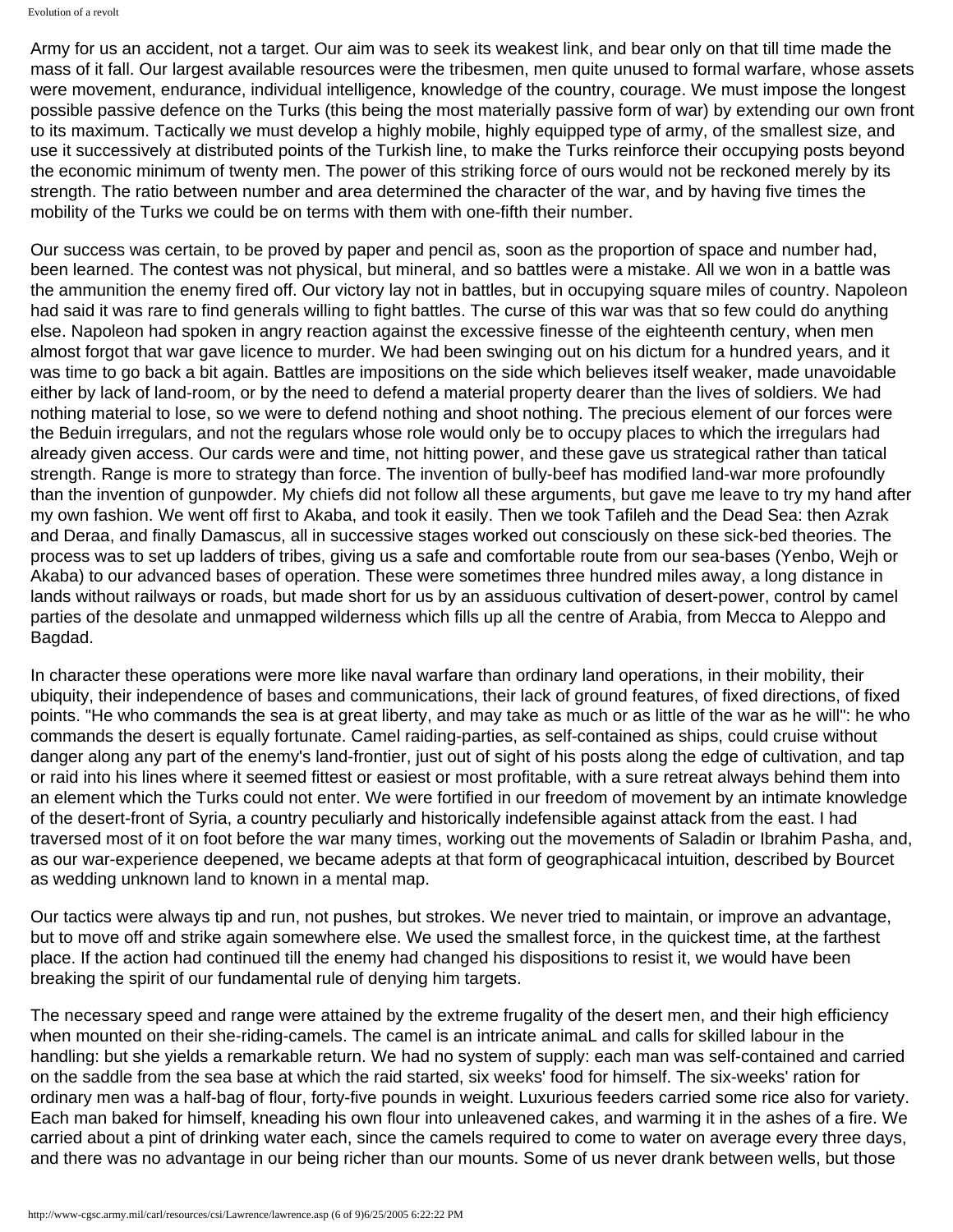Evolution of a revolt

were hardy men: most of us drank a lot at each well, and had a drink during the intermediate dry day. In the heat of summer Arabian camels will do about two hundred and fifty nules, comfortably between drinks: and this represented three days' vigorous marching. The country is not so dry as it is painted, and this radius was always more than we needed. Wells are seldom more than one hundred miles apart. An easy day's march was fifty miles: an emergency march might be up to one hundred and ten miles in the day.

The six weeks' food gave us a range of over a thousand miles out and home, and that (like the pint of water) was more than ever we needed, even in so large a country as Arabia. It was possible (for me, the camel-novice in the Army, "painful" was a better word) to ride fifteen hundred miles in the month without re-victualling, and there was never a fear of starvation, for each of us was riding on two hundred pounds of potential meat, and when food lacked we would stop and eat the weakest of our camels. Exhausted camel is poor food, but cheaper killing than a fat one, and we had to remember that our future efficiency depended on the number of good camels at our disposal. They lived on grazing as we marched (we never gave them grain or fodder), and after their six weeks on the road they would be worn thin, and have to be sent to pasture for some months' rest, while we called out another tribe in replacement, or found fresh riding-beasts.

We did not hamper ourselves with led-camels. The men carried with them a hundred rounds of ammunition and a rifle, or else two men would be an "automatic" team, dividing the gun and its drums between them. They slept as they were, in their riding cloaks, and fared well enough till the winter of 1917-1918, which caught us on the five-thousand foot hills of Edom behind the Dead Sea. Then we lost many men and camels frozen to death, or trapped in the snow, which lay over all the highlands in deep drifts for weeks, while we vainly appealed to Egypt for tents and boots and blankets. In reply we were advised that Arabia was a tropical country!

The equipment of the raiding parties aimed at simplicity, with nevertheless a technical superiority over the Turks in the most critical department. We had great quantities of light machine guns, used not as machine guns, but as automatic rifles, snipers' tools, by men kept deliberately in ignorance of their mechanism, so that the speed of action would not be hampered by attempts at repair. If a gun jammed, the gunner had to throw it away, and go on with his rifle. We made another special feature of high explosives, and nearly every one in the revolt was qualified by rule of thumb experience in demolition work. We invented special methods of our own, for rapid work under fire, in the course of our months of practice, and before the end were dealing with any quantity of track and bridges economically and safely.

On some occasions we strengthened tribal raids by armoured cars, manned by Englishmen. Armoured cars, once they have found a possible track can keep up with a camel party. They are, however, cumbrous and shorter-ranged, because of the difficulty of carrying petrol. Therefore we seldom used them more than a hundred miles from home. On the march to Damascus, when we were nearly four hundred miles off our base, we first maintained them by a baggage train of petrol-laden camels, and afterwards by the help of the Air Force were able to give them further supplies by Handley-Page. Cars are magnificent fighting machines, and decisive whenever they can come into action on their own conditions. But though each has for main principle that of "fire in movement," yet the tactical employments of cars and camel-corps are so different that I do not recommend their being used in joint operations, except in very special circumstances. We found it demoralizing to both, to use armoured and unarmoured cavalry together.

The distribution of the raiding parties was unorthodox. It was impossible to mix or combine tribes, since they disliked or distrusted one another. Likewise we could not use the men of one tribe in the territory of another. In consequence, we aimed at the widest distribution of forces, in order to have the greatest number of raids on hand at once, and we added fluidity to their ordinary speed, by using one district on Monday, another on Tuesday, a third on Wednesday. This much reinforced their natural mobility. It gave us priceless advantages in pursuit, for the force renewed itself with fresh men in every new tribal area, and gave us always our pristine energy. Maximum disorder was in a real sense our equilibrium.

The internal economy of the raiding parties was equally curious. We aimed at maximum articulation. We were serving a common ideal, without tribal emulation, and so we could not hope for any *esprit de corps* to reinforce our motives. Soldiers are made a caste either by being given great pay and rewards in money, uniform, or political privileges; or, as in England, by being made outcasts, cut off from their fellows by contempt. We could not knit man to man, for our tribesmen were in arms willingly, by conviction.There have been many armies enlisted voluntarily: there have been few armies serving voluntarily under such trying conditions, for so long a war as ours. Any of the Arabs could go home whenever the conviction failed him our only contract was honour.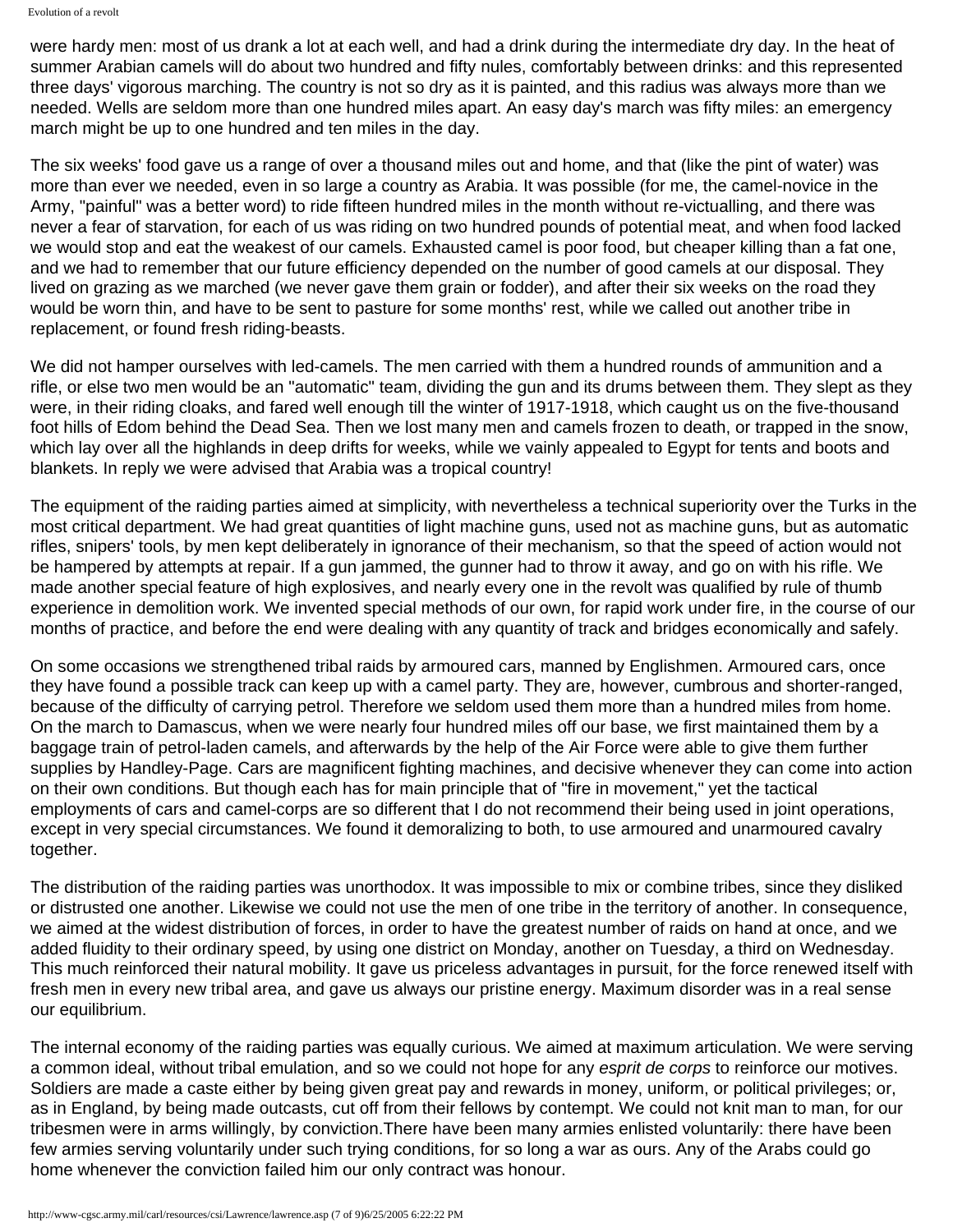Consequently we had no discipline, in the sense in which it is restrictive, submergent of individuality, the lowest common denominator of men. In regular armies in peace it means the limit of energy attainable by everybody present: it is the hunt not of an average, but of an absolute, a 100-per-cent. standard, in which the ninety-nine stronger men are played down to the level of the worst. The aim is to render the unit a unit, and the man a type, in order that their effort shall be calculable, their collective output even in grain and in bulk. The deeper the discipline, the lower the individual efficiency, and the more sure the performance. It is a deliberate sacrifice of capacity in order to reduce the uncertain element, the bionomic factor, in enlisted humanity, and its accompaniment is *compound* or social war, that form in which the man in the fighting line has to be the product of the multiplied exertions of the long hierarchy, from workshop to supply unit, which maintains him in the field.

The Arab war was simple and individual. Every enrolled man served in the line of battle, and was self-contained. We had no lines of communication or labour troops. The efficiency of each man was his personal efficiency. We thought that in our condition of warfare the sum yielded by single men would be at least equal to the product of a compound system, and it was certainly easier to adjust to tribal life and manners, given elasticity and understanding on the part of the commanding officers. Fortunately for our chances nearly every young Englishman has the roots of eccentricity in him, and so we got on. well enough. Of course we used very few Englishmen in the field, not more than one per thousand of the Arab troops. A larger proportion would have created friction, just because they were foreign bodies (pearls if you please) in the oyster: and those who were present controlled by influence and advice, by their superior knowledge, not by an extraneous authority.

In practice we did not employ in the firing line the greater numbers which the adoption of a "simple" system put theoretically at our disposal. We preferred to use them in relay: otherwise our attack would have become too extended. Each man had to have liberal work-room. In irregular war if two men are together one is being wasted. The moral strain of isolated action makes this simple form of war very exacting on the individual soldier, and demands from him special initative, endurance and enthusiasm. Our ideal was to make action a series of single combats. Napoleon, in his pregnant valuation of the Mamelukes in terms of French soldiers, first gave me the idea: Ardant du Picq widened its application: the prejudices of historians are generally the richest part of their histories. Our value depended on our quality, not on our quantity. We had to keep always cool, for the excitement of a blood-lust would impair the science of our combatants, and our victory depended on our just use of speed, concealment, accuracy of fire. Irregular war is far more intellectual than a bayonet charge.

The illiteracy of our forces was not harmful, since we worked intentionally in these small numbers and explained our plan verbally to every one. Their very illiteracy has trained them to a longer memory and a closer hearing of the news. Nor were our tactics too subtle, for they had to be translated into independent action through the heads of our tollowers, and success was impossible unless most of them used their intelligence to forward our conception against the moral and material accidents of the path. This dilution of tactical ability to the level of the lowest interpreter was regrettable, but not all loss. The only alternative would be independent enterprise, and a mediocre design, persisted in, is grander than a series of brilliant expedients and will overcome them in the end.

By careful persistence, kept strictly within our strength and following the spirit of our theories, we were able eventually to reduce the Turks to helplessness, and complete victory seemed to be almost within our sight when General Allenby by his immense stroke in Palestine threw the enemy's main forces into hopeless confusion and put an immediate end to the Turkish war. We were very happy to have done with all our pains, but sometimes since I have felt a private regret that his too-greatness deprived me of the opportunity of following to the end the dictum of Saxe that a war might be won without fighting battles. It was an irony of fate to entrust this side-show of a side-show, with its opportunity of proving or disproving the theory, to an outsider like myself, not qualified technically to make the best of it. I would haveiven so much to show that Saxe was the greatest master of his kind of war, but now all I can say is that we worked by his light for two years, and the work stood. This is a pragmatic argument that cannot be wholly derided.

Unfortunately our campaigns lacked a historian as much as an executant. Now that I try to write down what we did, and why, some of our principles look truisms (mankind would so rather believe a sophism) and some look contradictory. The fault must be either in my exposition or in my observation. Savage warfare seems never to have been thought out in English from the savage point of view, and the Arab revolt would have been a great opportunity for a thinker to test its possibilities on a grand scale. Our war was so odd and so far away that coy Authority left us to ourselves. We had no base machinery, no formal staff, no clerks, no goveniment, no telegraphs, no public opinion, no